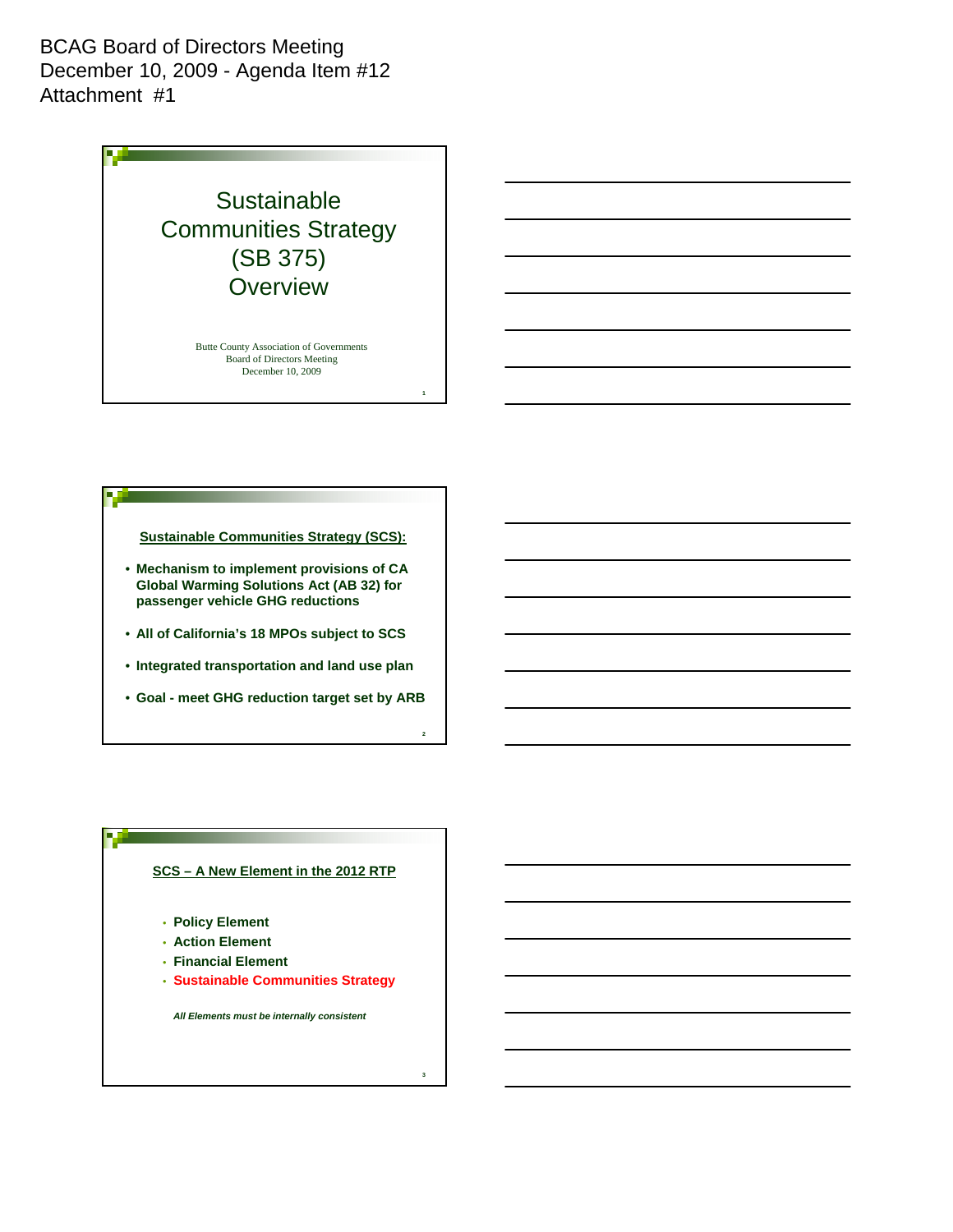## BCAG Board of Directors Meeting December 10, 2009 - Agenda Item #12 Attachment #1



# **Alternative Planning Strategy (APS)** • **APS required if SCS does not meet GHG reduction target** • **Separate Plan outside of the RTP** • **Identifies impediments to achieving target with SCS**

#### **SCS – CEQA Incentives**

5

6

- **Streamlined review for residential and mixed use projects in SCS/APS**
- **Transit Priority Projects\* in SCS/APS receive partial CEQA exemption or streamlining**
	- *\* TPP must qualify based on CEQA criteria*